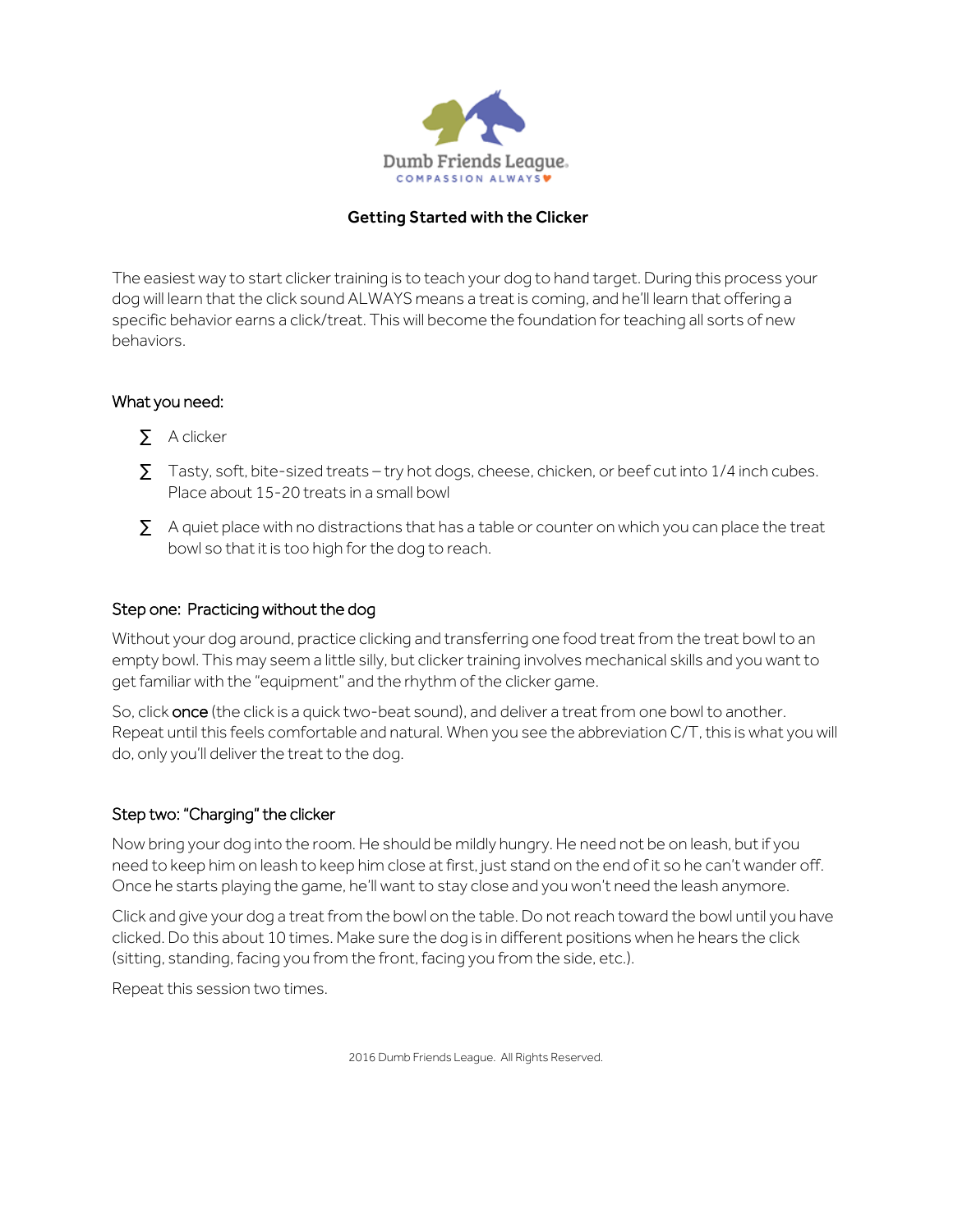To test whether the dog understands that click=treat, wait until he is interested in something (not you) and click. If he turns to you looking for a treat, you know he's got the click/treat association. Now you're ready to start using the clicker to mark behaviors that you want the dog to do.

# Step three: Teaching target

With your treats close by and your clicker in one hand, put your free hand an inch or two directly in front of your dog's nose. Your hand should be open and flat, palm out. When the dog sniffs your hand, C/T. You can feed the treat directly to the dog or throw it on the floor – make sure he sees it. Remove your target hand (put it behind your back) as you C/T. Repeat this about three times.

On the fourth time, move your hand a little to one side; on the next time, move your hand a little to the other side. Always C/T when the dog touches your hand with his nose. Be sure that you are not moving your hand into his nose.

Now present your hand a little higher, than a little lower, then a little further away from his nose (six inches). Always C/T when the dog touches your hand with his nose.

Now present your hand a little further away so that your dog must take a step or two to get to it. If he doesn't move, move your body around a little to see if you can get him up and moving (some dogs get stuck in the "sit" position if they have been rewarded for this in the past). Do this "moving" touch three or four times, then end your training session.

End your training session with a verbal cue, such as "all done." It's often nice to end a training session with some petting, some play, or a walk.

# Tips:

- $\cdot$  Keep the game moving and fun your 15-20 clicks should happen in the space of two to three minutes.
- · Try to avoid bending at the waist while training. Bend at the knees so that you are not looming over the dog. With a small dog it may be best to work on your knees, or alternatively, to put the dog up on a bench or table.
- · End the session before your dog does, but if he loses interest before you stop, end the session and come back a little later. Sometimes dogs need a little time to process the new thing they are learning, so don't get discouraged by this.
- · If you can, do three to four of these short sessions a day. If you can only do one, that's okay too. Your dog will remember what he learned and make progress either way.
- Remember click always means treat, so even if you make a mistake and click in error, he must receive a treat.

#### Moving On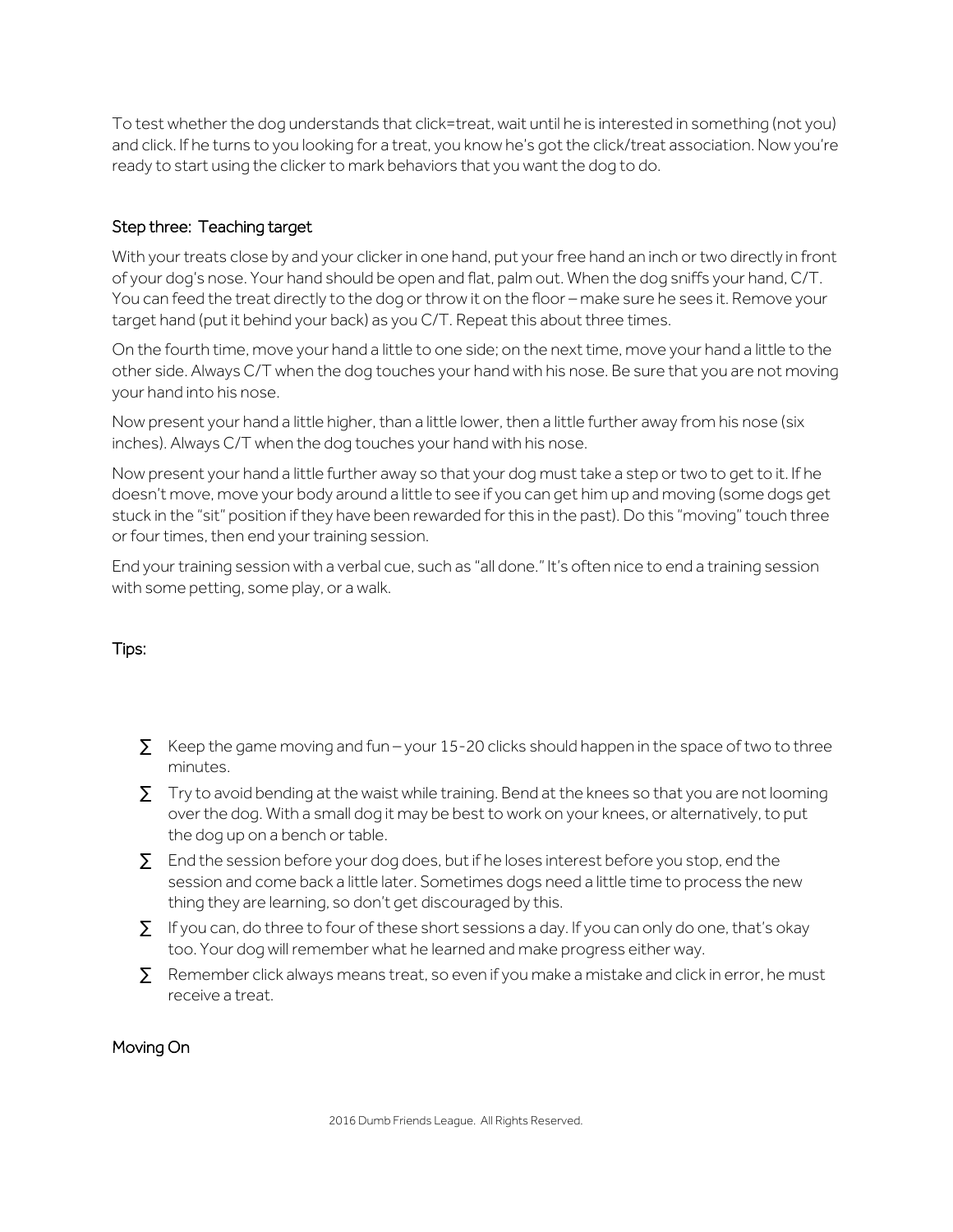- · A good way to be sure your dog understands this behavior is to hold your hand high enough that he must lift his front feet off the floor to touch it. Once he offers this behavior, you can be fairly sure he understands what you want him to do.
- Adding a verbal cue for this particular behavior, the cue is putting your hand out. No verbal cue is needed, but we humans like verbal cues, so if you want to add one, here's how. Once the dog is offering the behavior as soon as he sees your hand, start saying the cue word "touch" *as he touches his nose to your hand*. This way he is associating the word with his action. Do this for about two training sessions. In the next training session, say "touch" just before his nose touches your hand. Then, in subsequent sessions, say "touch" as you offer your hand. Now you have a verbal cue!
- · Variable Schedule of Reinforcement you have been using a "continuous schedule of reinforcement" which means the dog gets a treat every time he performs the behavior. Now you're ready to move to a variable schedule of reinforcement, meaning he only gets a treat sometimes. Only C/T every third, sixth, second, fourth, or tenth time he performs the behavior.
- Where to put the darn treats if you started with the treats in a bowl, and now you're doing this behavior in other locations, you probably have already run into the problem of where to keep your treats. It's handy to buy a "bait bag" that you wear at your waist; this can be a bag made specifically for dog training or just a fanny pack. A carpenter's apron works well as does any kitchen apron with pockets.
- · Once your dog is performing the behavior reliably on cue (i.e., he will do the behavior when you give the verbal cue at least 90% of the time) on a variable schedule of reinforcement, you don't really need the clicker any more for that behavior. You should still reward your dog often with praise and variably with a food treat, but you don't need the clicker any more--until you're ready to teach a new behavior!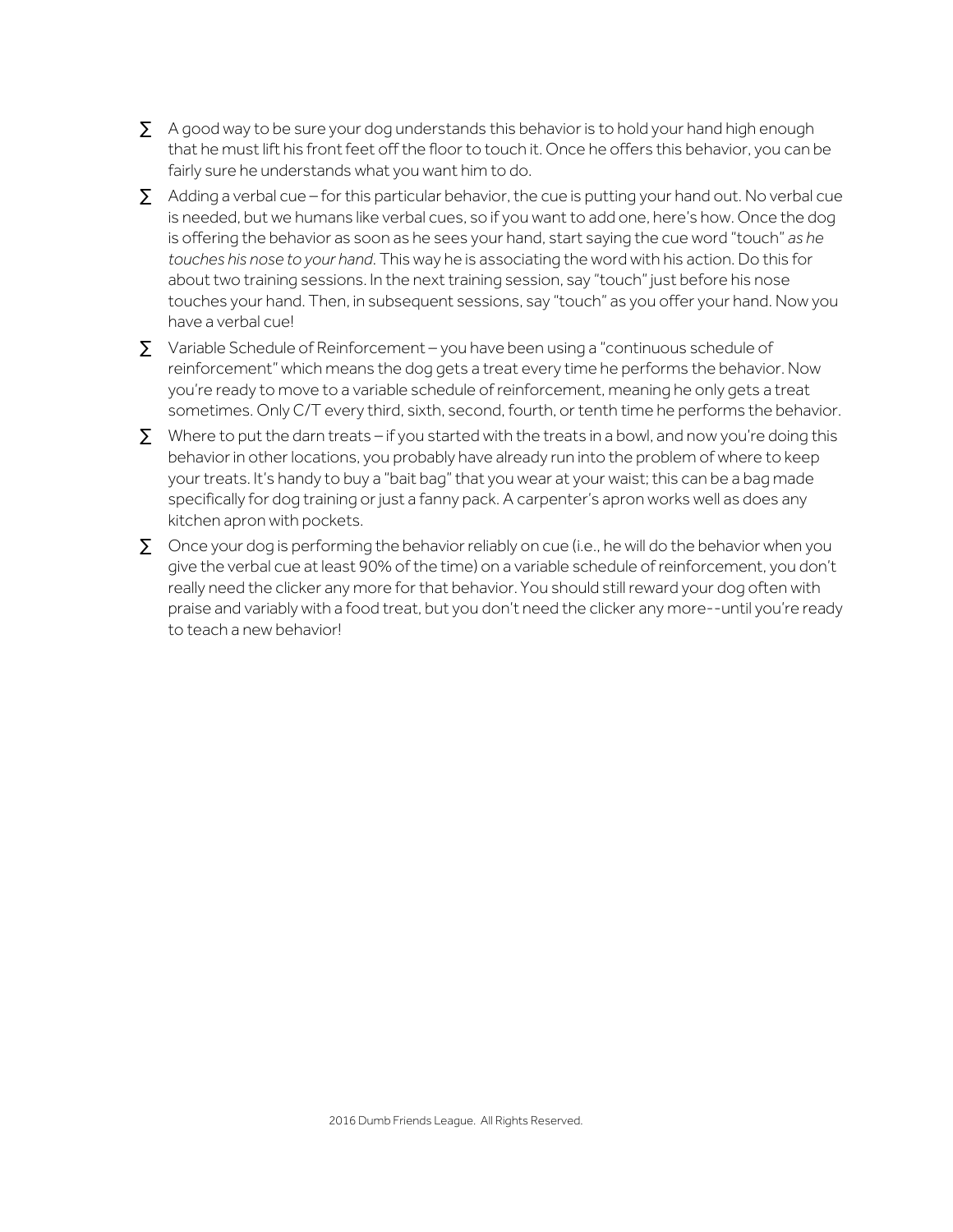## Having fun with hand targeting

Now that your dog knows how to hand target, there are lots of fun things you can teach him!

### The Moving Touch

Heel: Standing straight, put your left hand by your left side, palm facing back; with the dog behind you, say "touch," but move several steps forward before allowing your dog to make contact with your hand. C/T when he touches. Gradually increase the number of steps he must take to touch your hand. Now begin saying "heel" as you walk forward - you have a new behavior! For small dogs, it is easier to transfer the touch cue to a dowel or target stick first (see below), then have the dog follow the stick instead of your hand.

Weave: Stand with your legs apart and your dog in front of you. Put your right hand (or touch stick for a small dog) between and behind your legs and say "touch" to get him to move through your legs. Now put your left hand out in front of you, encouraging him to come around your right leg, and say "touch" again. Put your left hand between and behind your legs and say touch so he moves between your legs again. Again put your right hand in front of your legs to encourage him to come around your left leg to the front and say "touch". When he starts to move smoothly around your legs, change the cue to "weave."

Come: With your dog in front of you – hold your hand in front of you and say "touch." Gradually increase the distance he must come to get to your hand. When he is coming from distance of ten feet or so, change your cue to "come" or "here."

On or Up: If you want your dog to hop up on the couch, or hop on the scale at the veterinarian's office – use your "touch" cue. Hold your hand over the couch or scale and say "touch" so the dog has to hop up on the object to reach your hand. You might have to start with a lower object at firstif he is reluctant to jump up on a higher surface. When he is freely offering the behavior in response to your outstretched hand, change your cue to "on" or "up."

Puppy Nipping: Touch is also a good alternative, incompatible behavior for puppy nipping. When your pup is inclined to mouth you, ask for the "touch" behavior. This gives him something else to do instead of nipping at you.

# Transferring the "Touch" Cue to a New Object

Find the ...: Do you have something you misplace regularly – your car keys, glasses, remote control or cell phone? You can teach your dog to help you find it, using the touch cue. Hold your keys in your hand and give your "touch" cue. Do this four or five times. Now hold the keys so that your dog's nose will touch the keys first. C/T only for nose touches to the keys, not the ones to your hand. Put your hand with the keys on the floor and C/T for touches to the keys. Now take your hand away and C/T if your dog touches the keys with his nose. Don't worry if he is confused at first and tries to touch your hand. Shape the behavior if you need to – i.e., C/T if he looks at the keys or for any

2016 Dumb Friends League. All Rights Reserved.